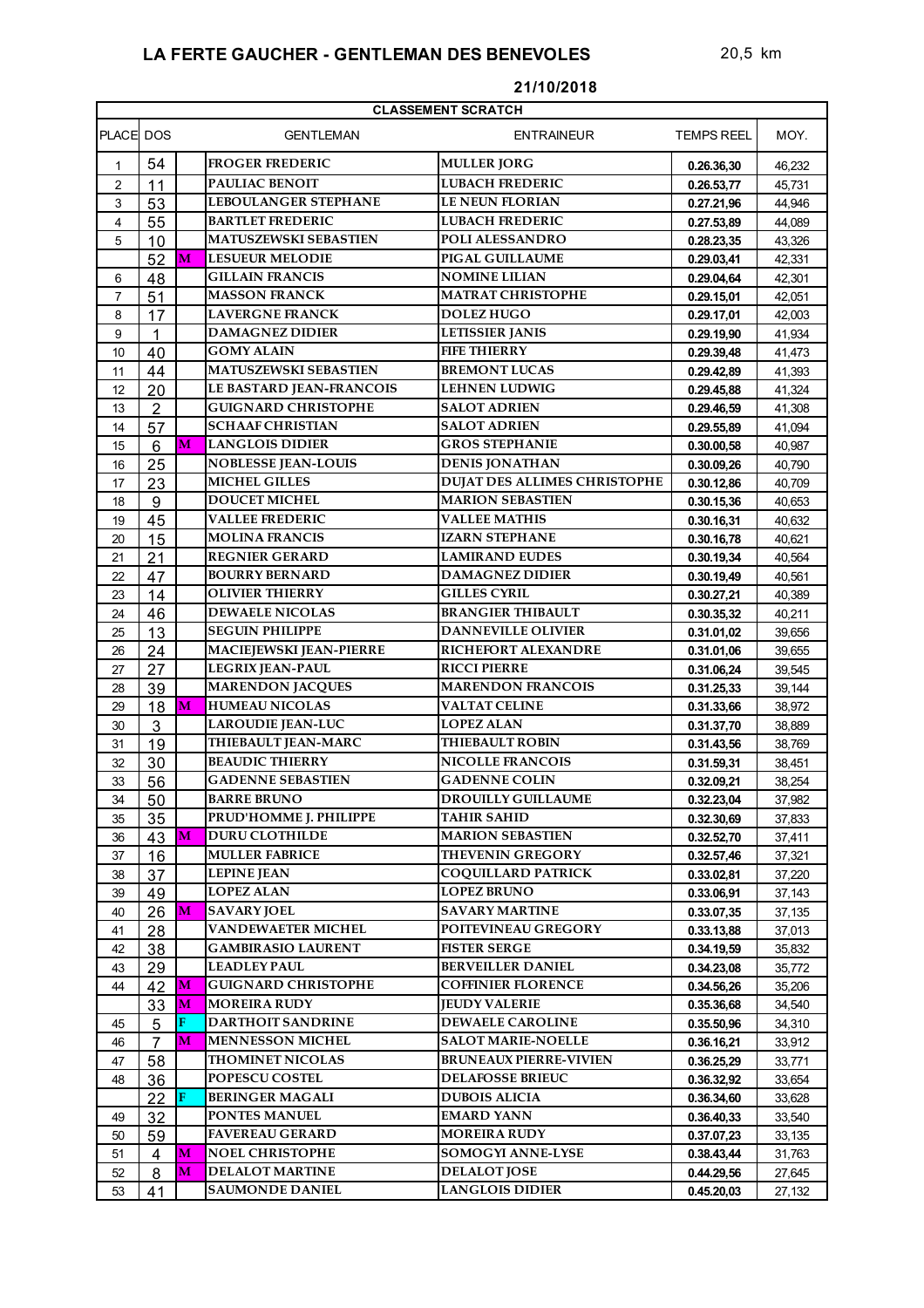| <b>CLASSEMENT COMPENSE</b> |    |    |                                 |                                     |                 |  |
|----------------------------|----|----|---------------------------------|-------------------------------------|-----------------|--|
| PLACE DOS                  |    |    | <b>GENTLEMAN</b>                | <b>ENTRAINEUR</b>                   | TEMPS COMPENSEI |  |
|                            | S  |    |                                 |                                     |                 |  |
| 1                          | 23 |    | <b>NOBLESSE JEAN-LOUIS</b>      | <b>DENIS JONATHAN</b>               | 0.23.37,8       |  |
| $\mathbf{2}$               | 39 |    | LEGRIX JEAN-PAUL                | <b>RICCI PIERRE</b>                 | 0.24.24,2       |  |
| 3                          | 27 |    | <b>MACIEJEWSKI JEAN-PIERRE</b>  | <b>RICHEFORT ALEXANDRE</b>          | 0.25.20,6       |  |
| 4                          | 44 |    | <b>GOMY ALAIN</b>               | <b>FIFE THIERRY</b>                 | 0.25.33,5       |  |
| 5                          | 55 |    | <b>BARTLET FREDERIC</b>         | <b>LUBACH FREDERIC</b>              | 0.25.38,9       |  |
| 6                          | 54 |    | <b>FROGER FREDERIC</b>          | <b>MULLER JORG</b>                  | 0.25.51.3       |  |
| $\overline{7}$             | 21 |    | <b>MOLINA FRANCIS</b>           | <b>IZARN STEPHANE</b>               | 0.26.06,3       |  |
| 8                          | 38 |    | VANDEWAETER MICHEL              | POITEVINEAU GREGORY                 | 0.26.25,9       |  |
| 9                          | 53 |    | <b>LEBOULANGER STEPHANE</b>     | <b>LE NEUN FLORIAN</b>              | 0.26.33.0       |  |
| 10                         | 11 |    | <b>PAULIAC BENOIT</b>           | <b>LUBACH FREDERIC</b>              | 0.26.47,8       |  |
| 11                         | 6  |    | <b>SCHAAF CHRISTIAN</b>         | <b>SALOT ADRIEN</b>                 | 0.26.51,4       |  |
| 12                         | 14 |    | <b>BOURRY BERNARD</b>           | <b>DAMAGNEZ DIDIER</b>              | 0.26.52,5       |  |
| 13                         | 2  |    | <b>LE BASTARD JEAN-FRANCOIS</b> | <b>LEHNEN LUDWIG</b>                | 0.27.03,9       |  |
| 14                         | 45 |    | <b>DOUCET MICHEL</b>            | <b>MARION SEBASTIEN</b>             | 0.27.07,9       |  |
| 15                         | 19 |    | <b>LAROUDIE JEAN-LUC</b>        | <b>LOPEZ ALAN</b>                   | 0.27.19,7       |  |
| 16                         | 25 | м  | <b>LANGLOIS DIDIER</b>          | <b>GROS STEPHANIE</b>               | 0.27.20,6       |  |
| 17                         | 56 |    | <b>BEAUDIC THIERRY</b>          | <b>NICOLLE FRANCOIS</b>             | 0.27.38.3       |  |
| 18                         | 40 |    | <b>DAMAGNEZ DIDIER</b>          | <b>LETISSIER JANIS</b>              | 0.27.55.9       |  |
| 19                         | 17 |    | <b>MASSON FRANCK</b>            | <b>MATRAT CHRISTOPHE</b>            | 0.28.04,0       |  |
| 20                         | 10 |    | <b>MATUSZEWSKI SEBASTIEN</b>    | POLI ALESSANDRO                     | 0.28.06,9       |  |
| 21                         | 1  |    | <b>LAVERGNE FRANCK</b>          | <b>DOLEZ HUGO</b>                   | 0.28.18,0       |  |
| 22                         | 24 |    | <b>SEGUIN PHILIPPE</b>          | <b>DANNEVILLE OLIVIER</b>           | 0.28.23,0       |  |
| 23                         | 9  |    | <b>MICHEL GILLES</b>            | <b>DUJAT DES ALLIMES CHRISTOPHE</b> | 0.28.24,9       |  |
| 24                         | 43 |    | <b>PRUD'HOMME J. PHILIPPE</b>   | <b>TAHIR SAHID</b>                  | 0.28.29,2       |  |
| 25                         | 49 |    | LEPINE JEAN                     | <b>COQUILLARD PATRICK</b>           | 0.28.29,8       |  |
| 26                         | 51 |    | <b>GILLAIN FRANCIS</b>          | <b>NOMINE LILIAN</b>                | 0.28.59,6       |  |
| 27                         | 18 |    | <b>MARENDON JACQUES</b>         | <b>MARENDON FRANCOIS</b>            | 0.29.05,3       |  |
| 28                         | 57 |    | <b>GUIGNARD CHRISTOPHE</b>      | <b>SALOT ADRIEN</b>                 | 0.29.16,6       |  |
| 29                         | 15 |    | <b>VALLEE FREDERIC</b>          | <b>VALLEE MATHIS</b>                | 0.29.19,3       |  |
| 30                         | 20 |    | <b>MATUSZEWSKI SEBASTIEN</b>    | <b>BREMONT LUCAS</b>                | 0.29.26,4       |  |
| 31                         | 30 |    | THIEBAULT JEAN-MARC             | THIEBAULT ROBIN                     | 0.29.38,6       |  |
| 32                         | 46 |    | OLIVIER THIERRY                 | GILLES CYRIL                        | 0.29.43,2       |  |
| 33                         | 47 |    | <b>REGNIER GERARD</b>           | <b>LAMIRAND EUDES</b>               | 0.29.54,8       |  |
|                            | 52 | м  | <b>LESUEUR MELODIE</b>          | <b>PIGAL GUILLAUME</b>              | 0.30.11.9       |  |
| 34                         | 28 | M  | <b>SAVARY JOEL</b>              | <b>SAVARY MARTINE</b>               | 0.30.16,3       |  |
| 35                         | 3  | м  | HUMEAU NICOLAS                  | <b>VALTAT CELINE</b>                | 0.30.21,7       |  |
| 36                         | 13 |    | <b>DEWAELE NICOLAS</b>          | BRANGIER THIBAULT                   | 0.30.27,3       |  |
| 37                         | 26 |    | <b>LOPEZ ALAN</b>               | <b>LOPEZ BRUNO</b>                  | 0.30.32,9       |  |
| 38                         | 16 | М  | <b>DURU CLOTHILDE</b>           | <b>MARION SEBASTIEN</b>             | 0.30.45,7       |  |
| 39                         | 37 |    | <b>MULLER FABRICE</b>           | <b>THEVENIN GREGORY</b>             | 0.31.15,5       |  |
| 40                         | 50 |    | <b>GADENNE SEBASTIEN</b>        | <b>GADENNE COLIN</b>                | 0.31.22,2       |  |
| 41                         | 29 |    | <b>LEADLEY PAUL</b>             | 38                                  | 0.31.30,1       |  |
| 42                         | 35 |    | <b>BARRE BRUNO</b>              | DROUILLY GUILLAUME                  | 0.31.32,0       |  |
| 43                         | 8  |    | <b>PONTES MANUEL</b>            | <b>EMARD YANN</b>                   | 0.31.38,8       |  |
| 44                         | 36 |    | <b>POPESCU COSTEL</b>           | <b>DELAFOSSE BRIEUC</b>             | 0.32.17.9       |  |
| 45                         | 7  | М  | <b>MENNESSON MICHEL</b>         | <b>SALOT MARIE-NOELLE</b>           | 0.32.20,7       |  |
| 46                         | 48 |    | <b>GAMBIRASIO LAURENT</b>       | <b>FISTER SERGE</b>                 | 0.32.32,6       |  |
|                            | 22 |    | <b>FAVEREAU GERARD</b>          | <b>MOREIRA RUDY</b>                 | 0.32.50,7       |  |
| 47                         | 42 | М  | GUIGNARD CHRISTOPHE             | <b>COFFINIER FLORENCE</b>           | 0.34.26,3       |  |
| 48                         | 58 |    | <b>THOMINET NICOLAS</b>         | <b>BRUNEAUX PIERRE-VIVIEN</b>       | 0.34.51,3       |  |
| 49                         | 5  | F  | <b>DARTHOIT SANDRINE</b>        | <b>DEWAELE CAROLINE</b>             | 0.35.13,0       |  |
|                            | 33 | М  | <b>MOREIRA RUDY</b>             | JEUDY VALERIE                       | 0.35.54,7       |  |
| 50                         | 31 | F. | <b>BERINGER MAGALI</b>          | <b>DUBOIS ALICIA</b>                | 0.37.16,1       |  |
| 51                         | 12 | М  | <b>NOEL CHRISTOPHE</b>          | <b>SOMOGYI ANNE-LYSE</b>            | 0.37.38,4       |  |
| 52                         | 4  |    | <b>SAUMONDE DANIEL</b>          | <b>LANGLOIS DIDIER</b>              | 0.39.21,5       |  |
| 53                         | 34 | M  | <b>DELALOT MARTINE</b>          | <b>DELALOT JOSE</b>                 | 0.41.50,6       |  |
|                            |    |    |                                 |                                     |                 |  |